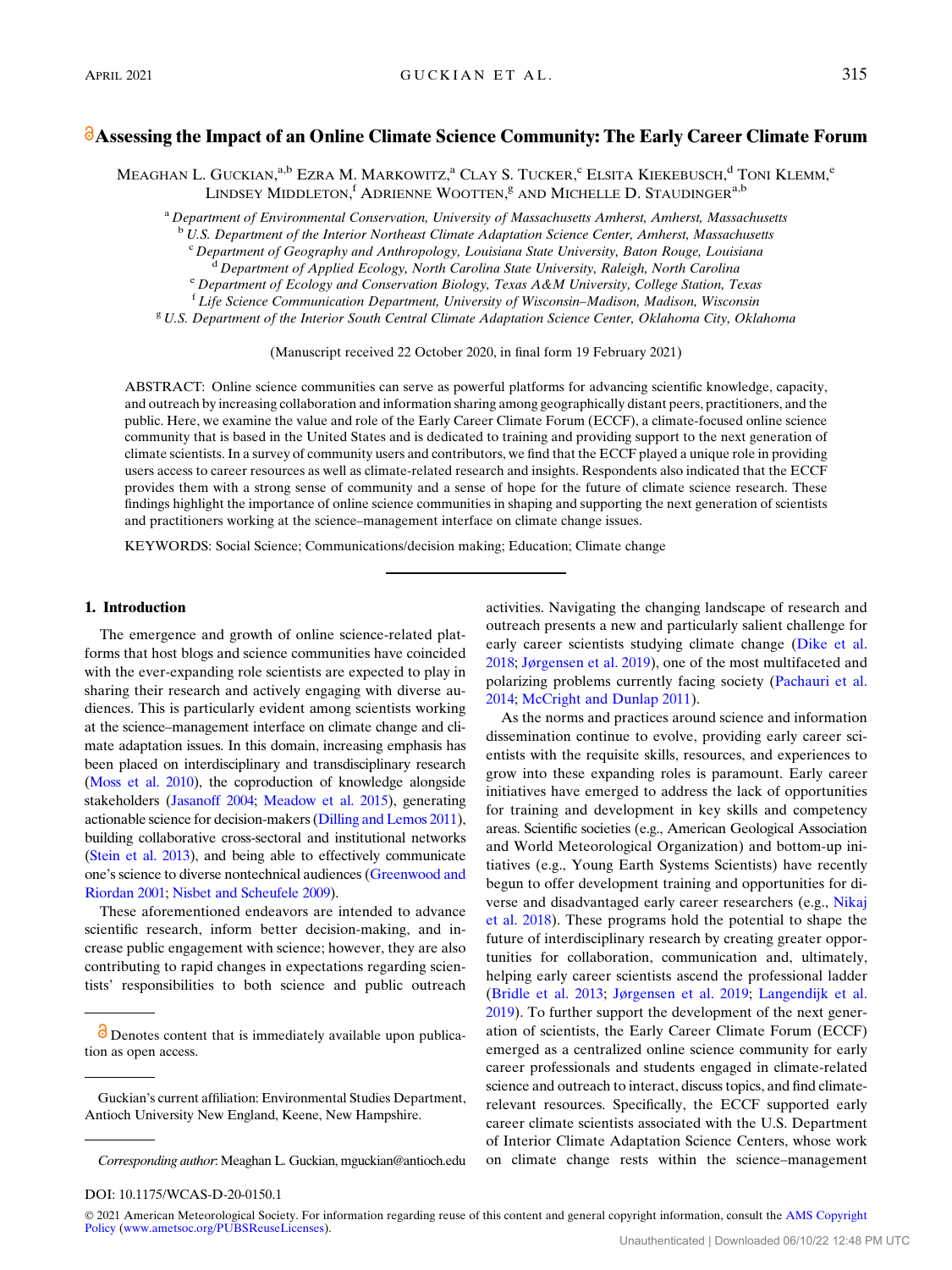interface. Here, we discuss the changing social, political, and institutional contexts that early career climate scientists are navigating and highlight the role of online science communities in training and providing support to the next generation of climate scientists, in part, by examining the history and use of the ECCF.

## a. Climate change and an evolving social, political, and institutional context

For decades, scientists have primarily communicated their results through peer-reviewed technical papers and at scientific conferences. Success in scientific research has largely been measured in terms of pursuing such activities, as underscored by the ''publish or perish'' valuation system ([Abbott et al. 2010\)](#page-8-0). As a result, the training of graduate and postgraduate scientists often started and ended in the field and laboratory. While this culture and reward system continues to persist in academia, successfully solving the increasingly complex and multifaceted problems facing society and putting science into practice requires communicating and engaging with policy makers, relevant stakeholders, and the general public. Climate change, in particular, poses significant challenges for decision-makers and policy makers that requires coordination and action across scales, disciplines, and stakeholders who often represent different needs, values, and motivations ([Pachauri et al. 2014\)](#page-10-3). Increased recognition of the connections between science and society ([Jasonoff](#page-9-0) [2004\)](#page-9-0) has led to the emergence and expansion of new models of science, including ones that integrate and couple traditional expert-oriented exploration and analysis with more applied approaches that increasingly involve stakeholders as collaborators in the development and pursuit of scientific questions (i.e., knowledge coproduction) as well as approaches that span multiple disciplines and sectors (e.g., transdisciplinary scholarship; [Djenontin and Meadow 2018](#page-9-9); [Jasanoff 2004\)](#page-9-0). These approaches fill a critical need in producing actionable science to solve real-world problems and informing management decisions [\(Kirchhoff et al. 2013](#page-9-10); [Lemos](#page-9-11) [et al. 2012\)](#page-9-11), while engaging the public in the process ([Moser and](#page-10-5) [Dilling 2011](#page-10-5)). The notion of science continues to evolve from the discovery of ''pure'' knowledge to the pursuit of problemdriven, scientifically grounded solutions ([Kirchhoff et al. 2013](#page-9-10)).

As a result, early career scientists face challenges not only in terms of honing their skills as researchers but also in developing the ability to explain and engage various audiences with science, as well as effectively advocating for the value of their science to policy makers, the general public, and their peers ([Lach et al. 2003;](#page-9-12) [Langendijk et al. 2019;](#page-9-8) [Nisbet and Scheufele](#page-10-2) [2009](#page-10-2)). These endeavors and new models of science are particularly complicated with respect to climate change in part because the issue has become less about science and more about what the issue—causes, impacts, and solutions—means for society and disparate groups (e.g., [Kahan et al. 2012](#page-9-13)). Indeed, much attention has been paid to the public's lack of engagement and the significant heterogeneity that exists among Americans (and others) with respect to their beliefs about whether climate change is happening and is anthropogenic ([Leiserowitz et al. 2016](#page-9-14); [Pew Research Center 2016](#page-10-6)).

This stands in stark contrast to the strong consensus within the climate science community [\(Cook et al. 2016\)](#page-9-15).

In recognition of the gap between public and scientists' perceptions, climate scientists and others have begun stepping into the public domain to redirect the narrative of how their science is communicated to the public, increase awareness, and as a means to restoring public trust [\(Nisbet and Scheufele](#page-10-2) [2009](#page-10-2)). To do so effectively, however, scientists must balance the challenges of explaining a scientifically complex issue and related uncertainties to nonscientists ([Markowitz and Guckian](#page-9-16) [2018](#page-9-16); [Moser 2010](#page-9-17), [2016\)](#page-10-7), while disentangling the social and political meanings attached to it ([Kahan et al. 2012;](#page-9-13) [McCright](#page-9-6) [and Dunlap 2011](#page-9-6)). Moreover, scientists must balance traditional markers of career success (i.e., research, publishing), which do not entirely align with the necessary collaborations, pursuits, and outcomes surrounding the production of actionable science or community engagement. Developing the requisite skills to communicate effectively to diverse technical and nontechnical audiences will in part rely on understanding and integrating insights from the social sciences, including psychology, communications, and judgment and decision-making, all of which are fields that fall outside a traditional (climate) scientist's training [\(Nisbet and Scheufele 2009\)](#page-10-2).

In many ways, being a young scientist in today's society pervades almost all aspects of life, including the social, political, and professional domains. These broadening responsibilities and expectations concerning scientists' role in society are reflected in the academic and professional arena as scientists are now asked about their public engagement plans and outreach activities when applying for research funding [\(Pearson](#page-10-8) [2001](#page-10-8)). Early career scientists and professionals are also experiencing an evolving academic and social context. Calls to transition the norms, practices, and implicit biases surrounding equity, diversity, and inclusion have received increased attention both within and outside of academia (e.g., [Dike et al. 2018](#page-9-4); [Martinez-Acosta and Favero 2018](#page-9-18)). On the one hand, science has received fair criticism for a history of exploiting and/or excluding historically marginalized groups in the pursuit of knowledge [\(Dennis 1995](#page-9-19); [Kaijser and Kronsell 2014](#page-9-20)). On the other hand, efforts are needed to address persistent inequities, pressures, and systemic biases that underrepresented scientists face as they pursue their education and career (e.g., [Handley](#page-9-21) [et al. 2015](#page-9-21)). Indeed, women and racial minorities in science, technology, engineering, and mathematics (STEM) are particularly vulnerable to antiquated guidelines for tenure and career promotion. This stems from a confluence of factors, including the lack of professional networks and mentors (e.g., representation), gender and racial stereotyping, financial burdens, and work–life imbalance [\(Ceci et al. 2014](#page-9-22); [Dike et al.](#page-9-4) [2018](#page-9-4); [Eaton et al. 2020](#page-9-23)). For instance, research demonstrates how women and racial minorities receive significantly lower and unfavorable assessments in teaching evaluations, tenure decisions, and job application reviews, which disproportionality prevent these groups from advancing in STEM fields (e.g., [Eaton et al.](#page-9-23) [2020;](#page-9-23) [Handley et al. 2015;](#page-9-21) [Moss-Racusin et al. 2012\)](#page-10-9). Thus, learning how to effectively support more equitable participation and opportunity in science is critical in effectively addressing society's challenges (e.g., [Hong and Page 2004](#page-9-24);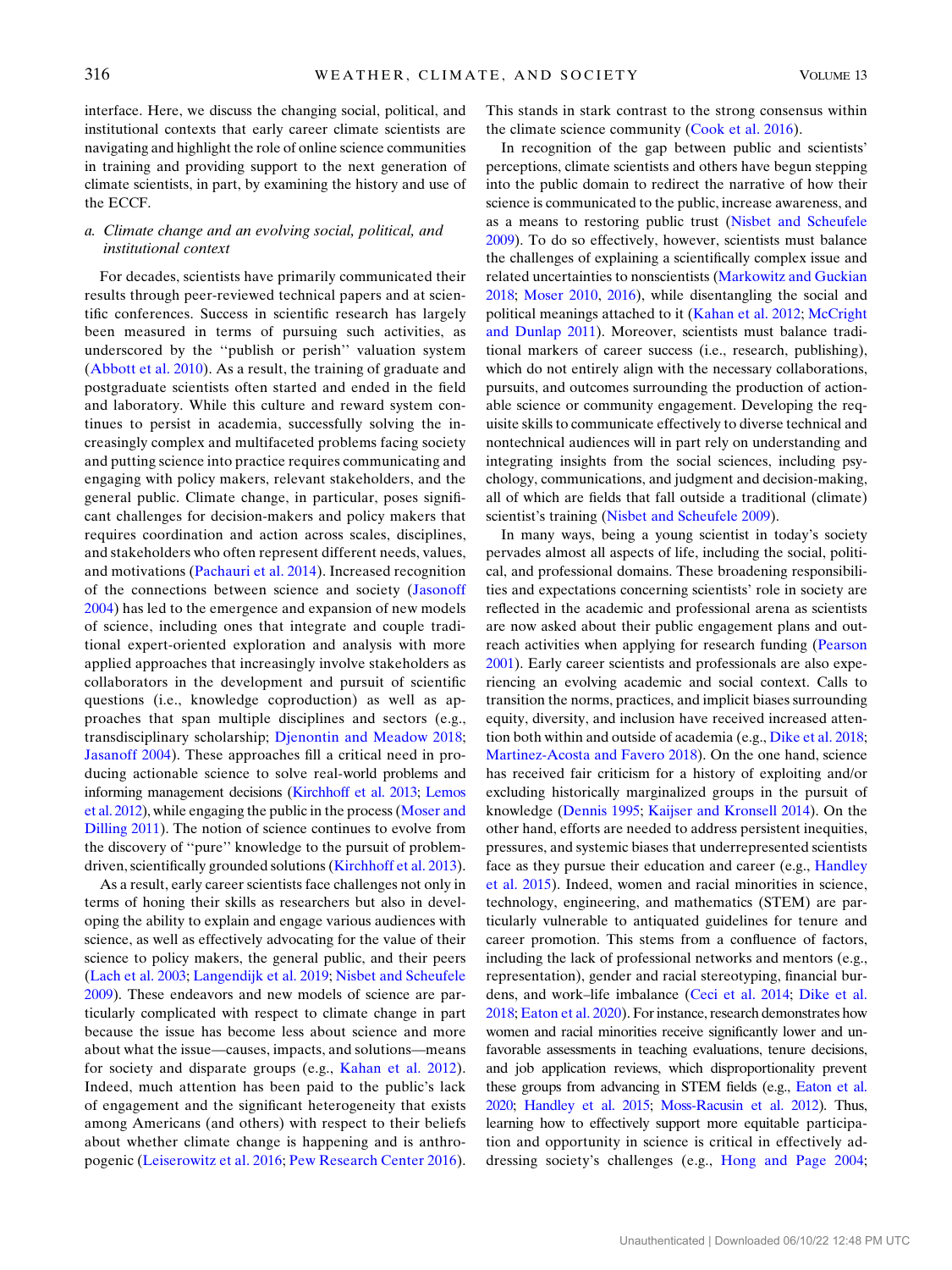Ø[stergaard et al. 2011](#page-10-10)), including enhancing researchers' recognition and understanding of how implicit biases and power structures promote or inhibit the production of science and advancement of traditionally underrepresented scientists as well as comprehension of the scope of power relations and justice within communities most vulnerable to climate impacts ([Kaijser and Kronsell 2014](#page-9-20)).

Collectively, these issues have transcended the expectations and roles surrounding scientists' responsibilities not only as researchers in the field but also as important civic actors in pursuit of societal and ecological progress. Given the increasing need for stakeholder outreach, public engagement, knowledge coproduction, and diversity inclusion, it is perhaps surprising that there has been relatively little formalized and widely accessible training to support scientists' preparation for such activities and systemic changes [\(Bankston and McDowell](#page-8-1) [2018](#page-8-1); [Brownell et al. 2013;](#page-9-25) [Nisbet and Scheufele 2009](#page-10-2)), though programs offered by groups such as the American Association for the Advancement of Science (AAAS) and Alan Alda Center do aim to fill this critical gap. The manner in which early career scientists are prepared and trained to meet these changing roles and responsibilities requires new opportunities that build and hone relevant skills to communicate with nontechnical and diverse audiences. Without structured opportunities, early career climate scientists may be understandably concerned or anxious about feeling capable of fulfilling these expanding expectations and sociocultural challenges.

On the positive side, training and experiential offerings to prepare early career climate scientists for their roles within and outside of research are becoming more common in the United States and internationally, including activities hosted and promoted by professional societies such as the American Geophysical Union, Ecological Society of America, American Meteorological Society, American Fisheries Society, International Science Council, World Meteorological Organization, and African Climate Change Network. Additionally, several bottom-up initiatives, including Young Earth Systems Scientists (YESS) and the Association for Polar Early Career Scientists, have worked to create and support discussion and development among early career scientists from around the world (Jø[rgensen](#page-9-5) [et al. 2019;](#page-9-5) [Rauser et al. 2017\)](#page-10-11).

### b. Online science communities

Online platforms may act as an important social and professional space for early career scientists to practice communicating their science to broad audiences, find access to careerrelated resources, and interact with peers, thus offering a potentially powerful way to help train the next generation of climate scientists and practitioners (e.g., [Rauser et al. 2015](#page-10-12)). Indeed, digital forms of communication—including blogs, social media (e.g., Facebook and Twitter), and listservs—are playing an increasingly important role in generating and expanding discussions about science, networking, increasing capacity, and in circulating relevant resources among communities of practice ([Bonetta 2007;](#page-8-2) [Borgman 2007](#page-9-26)). Perhaps the most popular of these online endeavors involves the rise of science communication blogs, which serve as a platform for scientists to distill and share their work with the general public ([Brumfiel 2009](#page-9-27); [Trench 2012;](#page-10-13) [Wilcox et al. 2016\)](#page-10-14). While this nontechnical outreach format plays an important part in enabling researchers to practice communicating their science with nonexpert audiences, blogging platforms—including science community blogs—also provide scientists with the opportunity to share and engage directly with their peers [\(Shiffman](#page-10-15) [2018](#page-10-15)). Science community blogs also address important issues including ''the culture and process of science, offer advice to early-career scientists, discuss academic writing and publishing, [and] consider issues of methodology" [\(Saunders et al. 2017\)](#page-10-16).

To that end, online science communities offer enriched learning environments by providing users with centralized directories of relevant research, career- and communicationrelated resources, as well as a way to share and learn about the trials and tribulations of life as a researcher across various disciplines, methodological approaches, and geographical locations (e.g., [Marcek 2020](#page-9-28)). Operating in these contexts can provide early career scientists, and particularly graduate students, unique opportunities, such as identifying and starting new collaborations ([Batts et al. 2008\)](#page-8-3), finding inspiration for new research ideas, and receiving feedback on one's research ([Butler 2005](#page-9-29); [Tola 2008](#page-10-17)). [Tola \(2008\)](#page-10-17) goes so far as to suggest that ''it is really difficult to imagine why a scientist, especially a young one at the beginning of her own career, should not feel like entering this collective conversation.'' While there are many suggested benefits of engaging within these communities, few studies have evaluated how online science communities have served early career researchers and students in their growth and development as scientists and communicators ([Liang et al. 2014;](#page-9-30) [Mahrt and Puschmann 2014;](#page-9-31) [Saunders et al.](#page-10-16) [2017](#page-10-16)). Thus, the present study begins to explore this question and examines the reach, functionality, and value of one such community—the ECCF—from the perspective of its users and contributors.

## c. The Early Career Climate Forum

The ECCF was originally conceived in 2012 during a weeklong workshop known as the Northwest Climate Science Bootcamp, sponsored by the burgeoning U.S. Department of the Interior (DOI) Climate Adaptation Science Centers (CASC) and held at the H.J. Andrews Experimental Forest in Blue River, Oregon. Students from across the national CASC network converged to learn more about climate change, climate adaption, and science communication. As a small but growing network, many of the participating early career students and postdocs sought a means to stay connected and practice the skills they obtained at the training after they went back to their disparate and isolated laboratories at their respective institutions. Through the grassroots desire and collectively identified need for community and a platform for exchanging ideas, the ECCF emerged with a mission to provide users with resources revolving around three core themes aiming to address the expanding roles of scientists in today's society: 1) science communication, 2) career development, and 3) science and research. In late 2012–early 2013, the ECCF Editorial Board was formed and a pilot website was launched. In 2015, with dedicated funding secured from the Northeast CASC, the ECCF website was redesigned, relaunched, and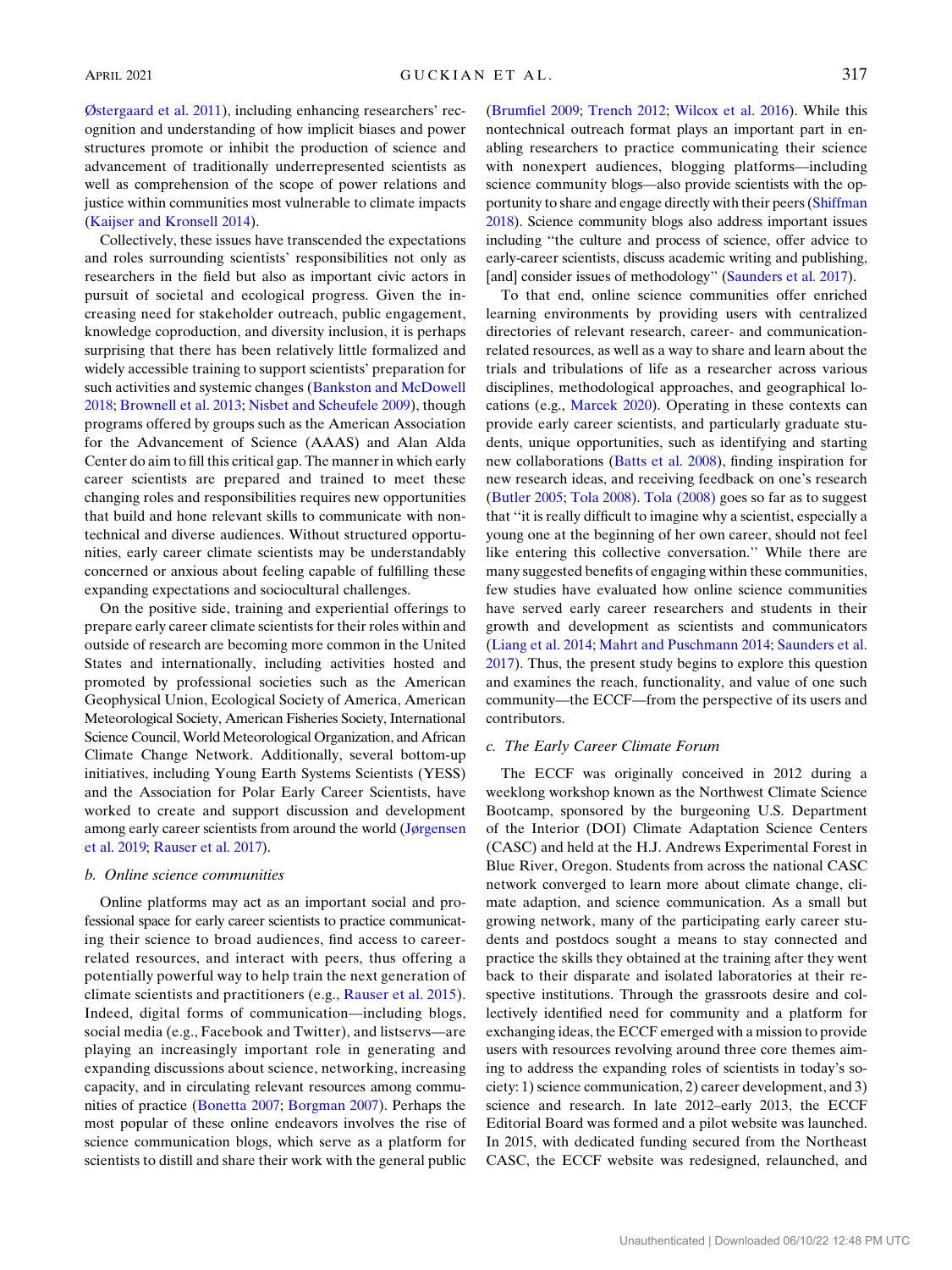expanded with additional resource pages and the establishment of the ECCF electronic mailing list  $(i.e., listserv).<sup>1</sup>$ 

The resulting platform provided a web-based resource to facilitate and increase information sharing, networking, and effective interdisciplinary science communication for early career scholars across the DOI CASCs, affiliates, and stakeholders. The ECCF consisted of a publicly accessible website ([earlycareerclimate.org](http://earlycareerclimate.org)) that featured a regular blog written in nontechnical language appropriate for a broad range of audiences. A small six-person editorial board (i.e., editor-inchief and editors) maintained the network's multiple platforms, including curating information on the resource pages. Additional responsibilities included writing blog posts as well as soliciting and editing blog contributions from professionals both within and beyond the listserv network, which maintained approximately 220 subscribers at its height in 2017 and when the survey described below was conducted. Blog topics have been diverse, including summaries of individuals' research, discussions of emerging methodologies, and insights on science communication, to issues pertaining to diversity in STEM and maintaining a work–life balance. Writers for the blog have been just as diverse, representing all regions of the United States, and myriad fields of expertise, such as communication, ecology, geography, and climate modeling. Between 2015 and 2019, the website hosted roughly 125 blogs, authored by more than five dozen authors representing a wide range of professional (e.g., graduate students, university professors, and communication specialists), academic (e.g., climatology, ecology, applied science, and social science), and sociocultural backgrounds from regions across the United States. The website also provided a central directory of resource pages that highlighted relevant fellowships, job boards and listservs; writing and communication tools; and diversity in STEM, such as information on recognizing microaggressions. A publications page served as a database of peer-reviewed articles written by early career CASC members (primarily between 2013 and 2017). The ECCF email listserv disseminated information on early career research, opportunities, and resources in the field of climate change science and adaptation.

## d. ECCF community survey objectives and recruitment

To examine users' attitudes and perceptions toward the ECCF and its resources, in 2017 the ECCF Editorial Board conducted a community survey to solicit feedback on the quality and utility of existing ECCF products as well as to identify future opportunities for how to best provide access to climate-related resources and insights of interest to early career researchers across the CASC network. The primary goals of this survey were to examine the reach of the ECCF in targeting the desired audience (e.g., early career researchers), evaluate the utility of ECCF resources, and to assess the broader impacts of the ECCF on early career scientists' learning and development. We developed a variety of topic-specific items and measures to capture distinct aspects of users' interactions with and assessments of the ECCF. The following is a summary of the survey results, as well as relevant website metrics (e.g., pageviews and demographics) gleaned from Google Analytics. Recruitment for the survey occurred via a blog on the ECCF website, CASC network distribution lists, the ECCF listserv, and the community's social media platforms (e.g., Facebook and Twitter). A total of 37 individuals completed the survey over a 1-month response period.

### 2. Results

## a. Demographics

The survey collected demographics that included gender, position/occupation, affiliated organization/region, and field of research. When compared with the user demographics for the website domain, "eccforum.org"<sup>2</sup> collected via Google Analytics from June 2015 to January 2019, the ratios of age, gender, and location appear to be similar to those surveyed ([Clifton 2012](#page-9-32)). About 51% of survey respondents were female, and 46% were male (nondisclosure:  $n = 1$ ). Comparatively, about 46% of the total number of website sessions were identified with female users, and about 54% were identified with male users. A session is defined by Google Analytics as any collection of page visits by one IP address until the user reaches 30 min of inactivity or until the clock resets at midnight ([Clifton 2012\)](#page-9-32). The age range of website users, according to Google Analytics, primarily consisted of the following: 18–24 (28%), 25–34 (34%), and 35–44 (16%). These age ranges made up 78% of total sessions, and aligned well with the ECCF's target audience, namely, early career researchers, including graduate students.

Respondents indicated a diverse range of career stages and positions, including Ph.D. students  $(n = 10)$ , followed by postdoctoral researchers ( $n = 9$ ), master's students ( $n = 2$ ), and early career professors ( $n = 2$ ), with the remaining respondents falling into other categories, including staff  $(n = 8)$ , senior researcher/scientist ( $n = 1$ ), and other ( $n = 5$ ). Regionally, all of the respondents identified with a U.S. organization, with more respondents from the Northeast CASC region  $(n = 7)$ , the South Central CASC region  $(n = 6)$ , and the National Climate Adaptation Science Center (NCCWSC;  $n = 6$ ). Other regions accounted for three or fewer of the respondents each. Comparatively, Google Analytics reported that 78% of sessions occurred in the United States. The remaining 22% could include international site users (primarily from Canada, India, the United Kingdom, France, and Germany), scans from automated website scanners, or individuals using a virtual private network (VPN) service. In looking more closely at regional representation in the United States, it is seen that website users were from Amherst, Massachusetts, at 8% and Northampton, Massachusetts, at 3% (Northeast CASC region); Reston, Virginia, at 4% (NCCWSC office region); Raleigh, North Carolina, at 4% (Southeast CASC region); and Norman, Oklahoma, at 3%

 $1$ In 2020, the ECCF underwent a name change, updated the platform design, and relaunched as the Early Career Climate Network [\(https://earlycareerclimate.org/](https://earlycareerclimate.org/)). <sup>2</sup> As of 2021, the website can be found at [https://earlycareerclimate.org/.](https://earlycareerclimate.org/)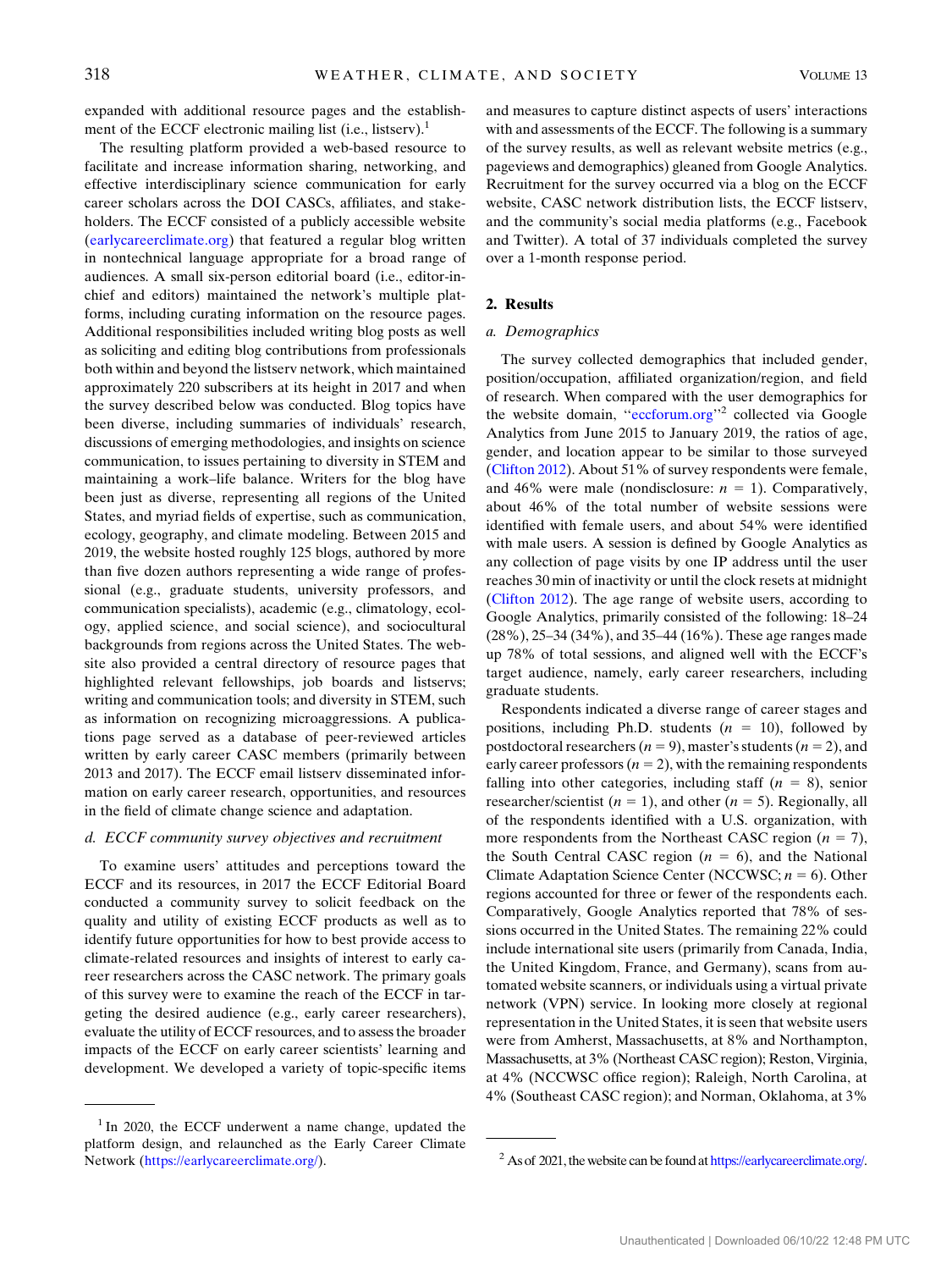<span id="page-4-0"></span>

FIG. 1. Field of study and research categories of respondents ( $n = 35$ ). Respondents were able to select more than one field of study, because much of the work conducted by the CASCs and affiliated researchers intersects multiple fields.

(South Central CASC region). Major cities in the other CASC regions were represented at  $\leq$ 3% of sessions each. Parallels can therefore be drawn from a comparison of gender, relative age, and region to conclude that the survey likely represented site users proportionally. In addition to the abovementioned demographics, survey respondents also indicated their respective field of study and research categories, which are summarized in [Fig. 1](#page-4-0). These categories represent a broad range of fields, including climate modeling, ecology, conservation, adaptation/mitigation, communication, policy, and human– natural systems.

#### b. Discovery of the ECCF

The majority (55.3%) of respondents first learned about the ECCF through a CASC. This finding suggests that the promotion of the website was most successful via the CASC networks and fits the ECCF mission to target and provide support to CASC-affiliated early career researchers. Furthermore, 23.7% of respondents first heard of the ECCF via a friend, coworker, or fellow student, suggesting that word of mouth also played a strong role in spreading awareness about the website. A minority of respondents indicated first learning about the ECCF via an event or presentation (7.9%) or a forwarded email (5.3%). The social media platforms Twitter (0%) and Facebook (2.6%) did not contribute strongly to how survey participants learned about the ECCF. None of the survey participants found out about the ECCF by either conducting a web search or learning about it from an advisor or professor.

### c. General assessment and perceptions of the ECCF website

At a broad level, the survey gauged respondents' general satisfaction with the ECCF (i.e., ''Generally speaking, how satisfied are you with the ECCF?''). Survey participants expressed high levels of satisfaction with the ECCF. On a 7-point scale, 92.1% of respondents reported feeling either ''fairly,'' "very," or "extremely" satisfied  $(5, 6 \text{ or } 7 \text{ on the scale, re-}$ spectively). Only a minority of participants (7.9%) reported feeling either ''not very'' or ''a little'' satisfied (2 and 3 on the scale, respectively), and no respondents indicated that they were ''not at all satisfied.''

The website is the main platform through which the ECCF provides support and resources to the community of users. Based on survey results, respondents tended to visit the ECCF website most often when new content was released (44.7%) or otherwise once per week (5.3%), once per month (18.4%), less than once per month (15.8%), or not at all (15.8%). Provided the ECCF maintains multiple platforms including a website, listserv, and several social media outlets, it is possible that some members may interact with the ECCF on only one (or more) of its mediums. Thus, only respondents who indicated visiting the website answered additional items about the utility of the website. During the period of evaluation, new blogs were posted on average once every two weeks and were announced via the listserv and social media platforms. Other additions to resources pages (e.g., publications and fellowships) were posted as needed, though these appeared less frequently than new blogs. When asked about the usefulness of these pages, respondents indicated that the job board resources page, fellowship resources page, and communication tools page were most useful. The publications page, one of the most recent additions to the website and containing more than 60 papers published by researchers supported by the CASCs between 2013 and 2017, was also popular [\(Fig. 2](#page-5-0)). Additions to the publications page were made available when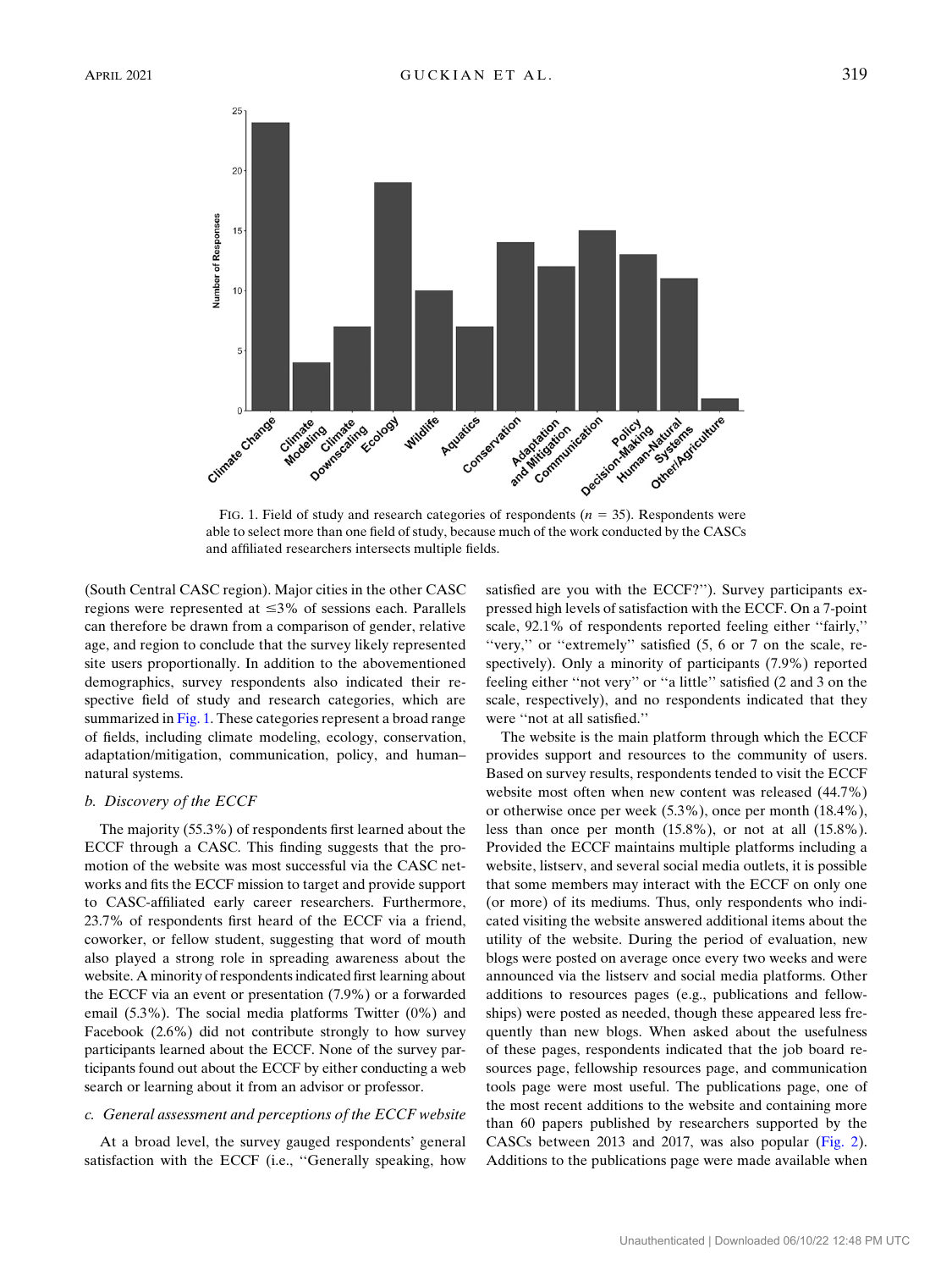<span id="page-5-0"></span>

FIG. 2. Perceived utility of ECCF website pages assessed on a 7-point scale (from  $1 = not$  at all useful to 7 = extremely useful;  $n = 31$ ).

new CASC-affiliated material was published and submitted to the ECCF Editorial Board. The discussion forum was ranked as the least useful, possibly because users were required to log in before posting comments.

The blog was the main feature of the ECCF and was updated regularly with broad-ranging topics, including research summaries, challenges associated with conducting early career research, communication-related topics, and those that offer viewpoints on conventional institutional practices and inequities. Respondents were asked which categories were most interesting, and results were consistently positive, with slightly higher interest levels in science communication tools and insights, current events or developments in policy and research, and early career development perspectives and lessons learned ([Fig. 3\)](#page-6-0). Ranked as less interesting—although still fairly highly rated—were climate modeling and research troubleshooting. The breadth of topics appeared useful as early career professionals prepare for careers in an ever-growing, transdisciplinary field.

### d. Social media

Between June 2015 and January 2019, the ECCF managed active social media accounts on Facebook (e.g., [www.facebook.com/](http://www.facebook.com/ecclimatenetwork) [ecclimatenetwork](http://www.facebook.com/ecclimatenetwork)) and Twitter (e.g., @ECClimate) as a way to engage with and amplify website material and topic-relevant resources to community members. As of 2019, the ECCF Twitter account maintained 275 followers and tweeted over 700 times with content pertaining to new blogs, science communication, jobs, and publications. The Facebook page offered another avenue for community members to engage with ECCF content. Facebook posts reached around 250 people on average and toward the end of 2018, blog posts were reaching over 650 individuals. From survey results, about one-half of respondents reported following at least one of the ECCF's social media accounts and have referred at least one individual to follow the ECCF on social media. Furthermore, most respondents (55%) who reported following the social media accounts indicated that the amount of content generated on social media should remain ''about the same'' (4 on 7-point scale), while the rest of respondents wanted to see more (44.5%; 5 or above on 7-point scale). When asked about their interest in generating content-related discussions on Facebook posts, the majority of respondents were indifferent (e.g., ''somewhat interested'') about engaging.

### e. Career development

One of the core themes of the ECCF mission is to help early career climate scientists navigate the academic and professional arena. Through blog posts and dedicated website material, the ECCF helped young researchers gain relevant perspectives on career development and challenges by providing a space to share and learn from others' experiences, as well as to have access to an evolving list of resources with regard to writing, science communication, fellowships, and diversity in STEM. Thus, a primary aim of the survey was to learn how and to what extent the ECCF had supported early career researchers' career development efforts and fostered a sense of community and hope for climate science in the future.

When asked about the general usefulness of ECCF in supporting their career development (i.e., ''How useful do you find the ECCF in supporting your career development?'') the majority of respondents indicated that the ECCF was "fairly" or "very" useful (54%; 5 or more on 7-point scale). Respondents also indicated the extent to which the ECCF had supported different elements of their career development (e.g., ''Networking with other early career climate scientists or students''; see [Fig. 4](#page-6-1)). Importantly, results suggest that the ECCF served early career researchers by providing both a unique space for community building as well as a sense of hope for the future of climate science. Respondents indicated to their agreement or disagreement with the following statements: ''Being a part of the ECCF community gives me a sense of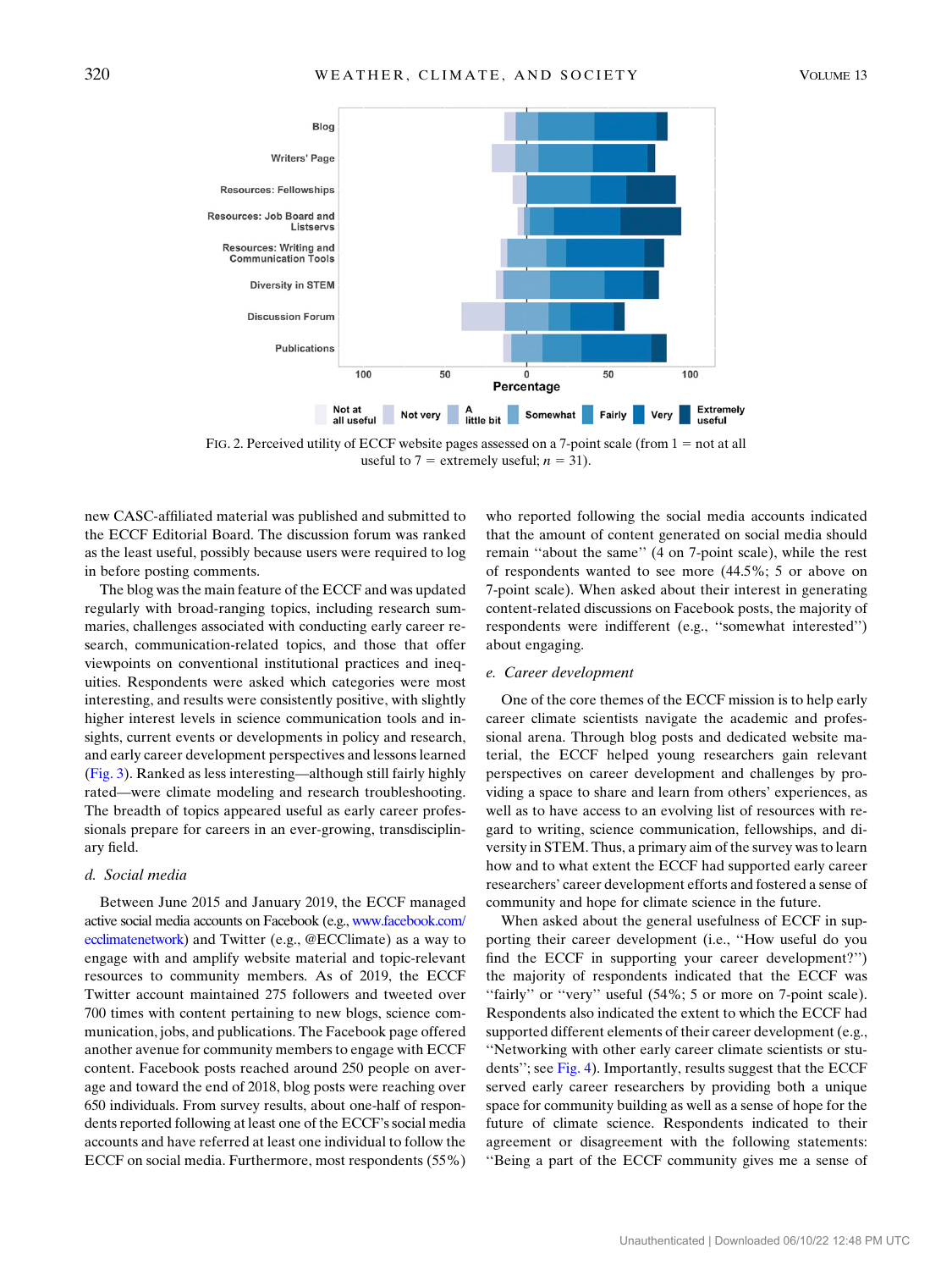<span id="page-6-0"></span>

FIG. 3. Interest level in ECCF blog categories assessed on a 7-point scale (from  $1 = not$  at all interested to  $7$  = extremely interested;  $n = 32$ ).

hope for the future of climate science''; ''The ECCF provides me with a sense of community with other early career scientists" (1 = strongly disagree;  $7$  = strongly agree). [Figure 5](#page-7-0) displays the results for these items. These results are encouraging, as a collective sense of efficacy, hope, and belonging are important but often overlooked psychological and social resources that students and early career scientists can draw on as they attempt to navigate a socially and politically divisive field of study.

#### 3. Discussion and future directions

The ECCF emerged as a platform primarily focused on serving early career scientists associated with the CASCs, a young and small network of federal, academic, and tribal organizations that work at the science–management interface on climate change issues. The number of CASC students and postdocs located nationally across the network grew from approximately 50 to 250 between 2012 and 2017. The present study sought to evaluate the utility and value of the ECCF in satisfying the needs of the community's users during this time period. The results of this exploratory survey suggest that respondents were generally satisfied with the content and resources maintained by the ECCF as well as with the various platforms and community services offered. This parallels the success and growth the ECCF experienced since the relaunch of the website and subsequent platforms (e.g., listserv, Facebook, and Twitter) in 2015.

Between and 2015 and 2018, the ECCF published 125 blog entries, contributed from over 65 different writers representing all eight regional CASCs, the National CASC, and multiple partner organizations (e.g., U.S. Fish and Wildlife Service and U.S. Department of Agriculture partners). The three most accessed blogs were viewed more than 550 times each (as of September 2018) and represent the ECCF's core topical themes, including ''Targeting 2 Degrees Celsius in Paris, #COP21,''

<span id="page-6-1"></span>

FIG. 4. How the ECCF supports career development assessed on an 8-point scale (from  $1 = not$ at all to 7 = completely, with 8 = does not apply;  $n = 35$ ).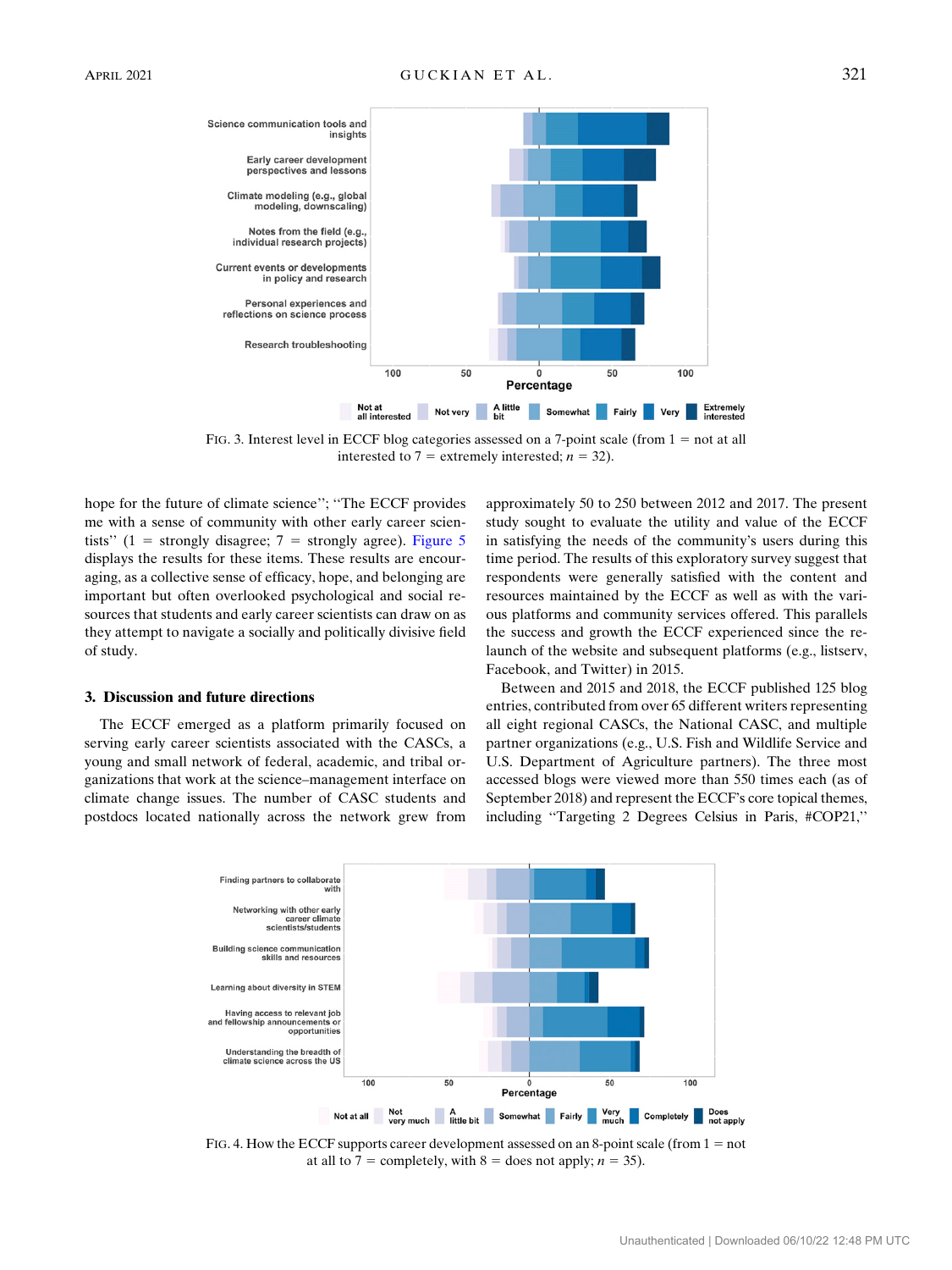<span id="page-7-0"></span>

FIG. 5. (a) Respondents' sense of hope for the future of climate science  $(n = 36)$ , and (b) participants' responses relative to ECCF providing a sense of community among early career scientists (from 1 = strongly disagree to 7 = strongly agree;  $n = 36$ ).

''From Scarcity to Inclusion: The Continued Need for Women in Science,'' and ''The Importance of Philosophy in Responding to Climate Change.'' Furthermore, users of the website spanned the continental United States as well as potential international audiences from more than 25 countries worldwide. Several contributing writers of blogs were international students and could, as such, represent conduits into broader international engagement in the future. Memberships to the ECCF listserv grew to a total of 230 subscribers. The ECCF also had 275 followers on Twitter, and the Facebook page reached 250–650 individuals with each post.

Perhaps one of the more interesting and important findings from the survey was respondents expressing that the ECCF provides them with a sense of community and hope for science in the future. This highlights the unique and supporting role that the ECCF—and other platforms like it—play for this particular community of practice. This may, in part, be explained by the deliberate scope and focus of the ECCF to the CASC network. One of the primary motives for forming the ECCF was to provide early career scholars associated with the CASCs a positive space in which to engage, network, build skills, and discover a sense of personal and collective efficacy as they seek to bring about positive social and ecological change through their research and outreach. The website's limited open access (e.g., commenting on blog posts) helped to create a safe space and encouraged positive interactions and discussion among early careers within the network. As a result, some of the most important benefits of the platform may have been less tangible and further reflect the importance of cultivating a shared understanding among peers navigating similar issues in their own career, outreach, and research efforts. The ECCF's primary focus on a concentrated subset of early career climate scientists (e.g., CASC affiliates) raises important questions about how and to what extent the platform could be expanded without compromising the sense of community and hope provided by a relatively small network of practice.

The results of the survey highlight the extant appetite for online communities that provide a wide variety of services and opportunities to their members. In concert with the more social–psychological benefits of engaging with the community (e.g., elevated feelings of hope, collective efficacy), respondents indicated that the ECCF provided them with access to a range of relevant resources, and further supported their career development via insights on science communication and exposure to the breadth of climate-related work and relevant methodologies leveraged by others. This may be particularly important when considering the role of science community blogs as compared with science communication blogs. The former, such as the ECCF, offer a broader, more diverse platform for users to engage with and learn from peer researchers, while also providing a space to practice communicating one's research to diverse audiences including the public. The burgeoning of online science communities, mostly spearheaded by bottom-up initiatives, including the formation of the ECCF, suggests that extracurricular arenas for conversation, career-related development and social–psychological support are necessary and worthwhile endeavors [\(Batts et al. 2008](#page-8-3); [Saunders et al. 2017](#page-10-16)). More recently, the COVID-19 pandemic and resulting lockdowns have further highlighted the opportunities online science communities may provide early career scientists to communicate and build both scientific and per-sonal connections within a digital environment ([Bottanelli](#page-9-33) [et al. 2020\)](#page-9-33). Future studies could evaluate the continuity and longevity of these platforms after the pandemic has ended or, more generally, over the long term.

Science community blogs may fulfill an important role by providing resources and opportunities that expand traditional learning environments and enable early career scientists to share with and learn from individuals with whom they might not have otherwise interacted. Moreover, the popularity of posts related to nontechnical issues—including diversity, inclusion, and philosophy of (climate) science—highlights a rapidly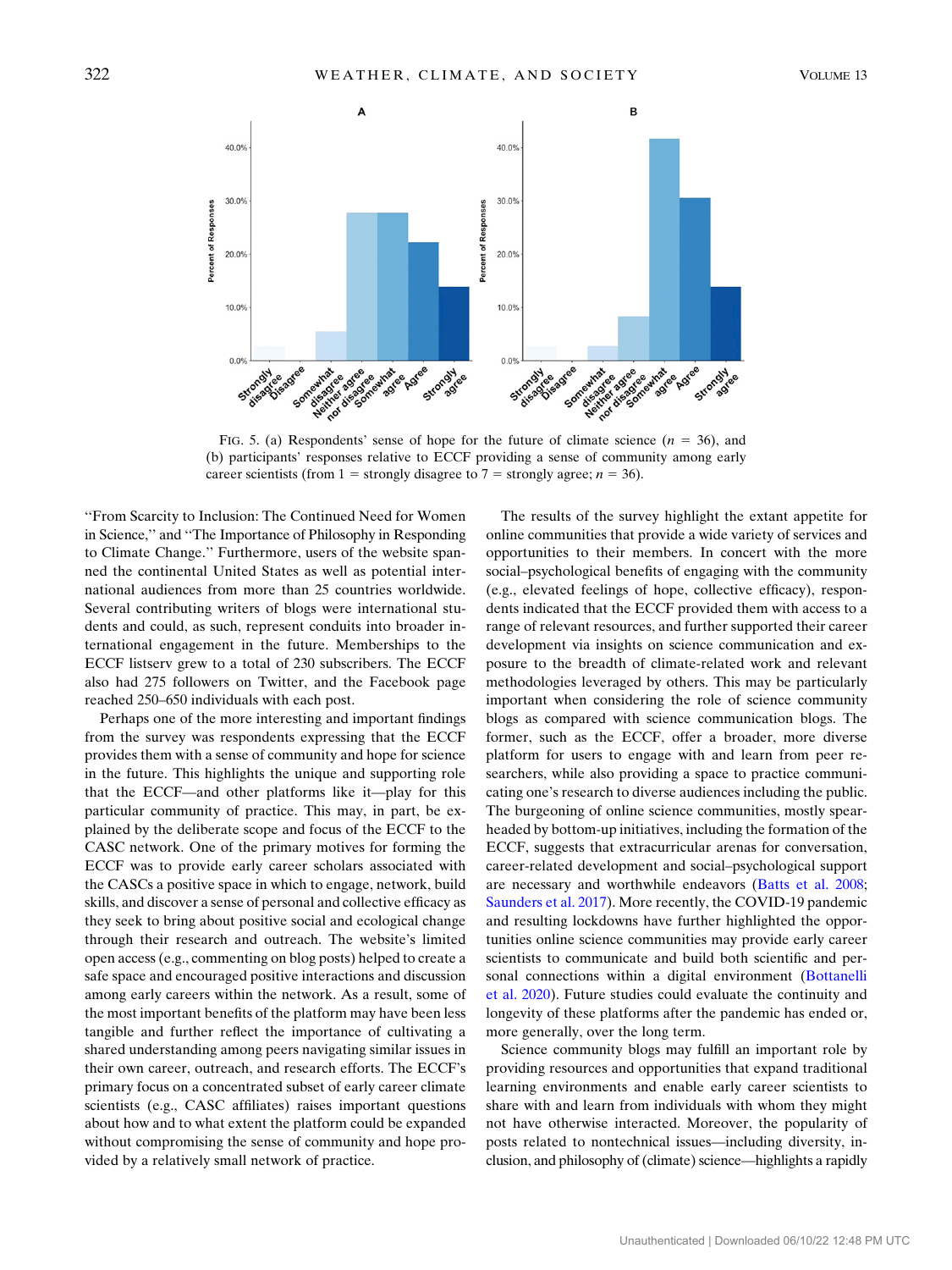expanding awareness of and interest in better understanding the broader ecosystem within which early career climate scientists are operating (including issues related to the science– society relationship). Thus, online science communities may provide a range of resources and content of sincere interest to users that falls beyond the scope of traditional training and education graduates receive in the field and laboratory. Although each online science community should be uniquely structured to address the needs of its audience, an exploratory assessment of the ECCF suggests that maintaining multiple platforms (e.g., listservs, social media) as well as promoting topically diverse and timely content enhanced community member's experience. While the results of the survey add to the nascent literature examining the utility of online science communities (e.g., [Saunders et al. 2017\)](#page-10-16), broad inferences should be made with considerable caution, as the survey presents results from a relatively small and highly concentrated network of early career scientists. Nonetheless, our goal was to detail the evolving demands of early career climate scientists and to examine the value of online science communities in addressing these challenges in the specific context of the ECCF.

In recognition of the community's growth and recent survey results, there is room for improvement and increasing engagement with the ECCF. One potential strategy for increasing CASC awareness of the ECCF would be to increase the promotion and circulation of ECCF products to and by consortium institution affiliates. In a world of information overload, messages are regularly overlooked; thus, there is a greater need to be consistent and persistent in advertising what an online community like the ECCF can provide for early career researchers, particularly when new content is produced. Furthermore, the survey responses stressed the importance of maintaining multiple digital platforms for reaching different community members; circulating content through different, yet related networks appear to be critical in building an engaged and diverse community of scholars. Integrating emerging digital communication platforms, such as Slack (e.g., FuturePISlack), could further enhance the communication and collaboration opportunities available to early career scientists [\(Perkel 2017](#page-10-18)).

The ECCF relied largely on CASC newsletters (e.g., Climate Adaptation Insights, formerly called BioClimate), listservs, and social media platforms to announce and bring attention to new content. As the ECCF enters its next phase as the Early Career Climate Network, an obvious next step would be to broaden its reach by actively engaging non-CASC climate and adaptation networks [such as the U.S. Department of Agriculture Climate Hubs and the National Oceanic and Atmospheric Administration Regional Integrated Sciences and Assessments (RISA) programs], early career chapters of scientific societies, and other organizations (including on an international scale) with early career and science communication missions (e.g., American Geophysical Union and AAAS) and continually increasing the social diversity of its network to promote a community of inclusiveness and equity. However, funding and capacity are familiar challenges that must be confronted when deciding what a relatively small and highly focused network can realistically accomplish.

#### 4. Conclusions

Early career scientists and practitioners have the potential to become vanguards for progressing institutional norms in the valuation of inclusion, research, and practice and overall advancement of deeper dialogues between science and policy arenas, particularly in the climate change domain. Thus, providing this sector with a platform through which they can share and learn from their peers as well as access a centralized directory of relevant career- and climate-related resources is critical. Online science communities, such as the ECCF, offer enriched learning and networking environments for the next generation of early career scientists to engage with science and each other that moves beyond the traditional technical bounds of the classroom and/or laboratory. For the individual scientists, engaging with others' lived experiences as researchers, individuals and students can provide a simple, yet critical form of social proof, reaffirming that one's peers are similarly navigating the complexities and challenges of scientific research and outreach in an evolving social, political, and institutional context. Amidst the urgency of the climate crisis facing society, online science communities may play a critical role for early career scientists trying to cope with and create change within their everyday personal and professional environments. Indeed, assessment of the ECCF found that early career researchers are benefitting not only in terms of gaining access to relevant resources but also, and perhaps more importantly, by gaining a sense of community; an expanded view of diversity, equity, and inclusion in STEM; and hope about the future of climate science.

Acknowledgments. The project described in this publication and a graduate fellowship for M. Guckian were provided by the U.S. Geological Survey and the U.S. Department of the Interior Northeast Climate Adaptation Science Center (Award G15AC00013). Its contents are solely the responsibility of the authors and do not necessarily represent the views of the NE CASC, other regional CASCs, or the USGS. This paper is submitted for publication with the understanding that the U.S. government is authorized to reproduce and distribute reprints for governmental purposes. The authors are all current or past members of the ECCF Editorial Board.

Data availability statement. Data, including the survey instrument, can be accessed online ([https://osf.io/8wgj7/\)](https://osf.io/8wgj7/).

## **REFERENCES**

- <span id="page-8-0"></span>Abbott, A., D. Cyranoski, N. Jones, B. Maher, Q. Schiermeier, and R. Van Noorden, 2010: Metrics: Do metrics matter? Nature, 465, 860–862, [https://doi.org/10.1038/465860a.](https://doi.org/10.1038/465860a)
- <span id="page-8-1"></span>Bankston, A., and G. S. McDowell, 2018: Changing the culture of science communication training for junior scientists. J. Microbiol. Biol. Educ., 19, <https://doi.org/10.1128/jmbe.v19i1.1413>.
- <span id="page-8-3"></span>Batts, S. A., N. J. Anthis, and T. C. Smith, 2008: Advancing science through conversations: Bridging the gap between blogs and the academy. PLOS Biol., 6, e240, [https://doi.org/10.1371/](https://doi.org/10.1371/journal.pbio.0060240) [journal.pbio.0060240](https://doi.org/10.1371/journal.pbio.0060240).
- <span id="page-8-2"></span>Bonetta, L., 2007: Scientists enter the blogosphere. Cell, 129, 443– 445, [https://doi.org/10.1016/j.cell.2007.04.032.](https://doi.org/10.1016/j.cell.2007.04.032)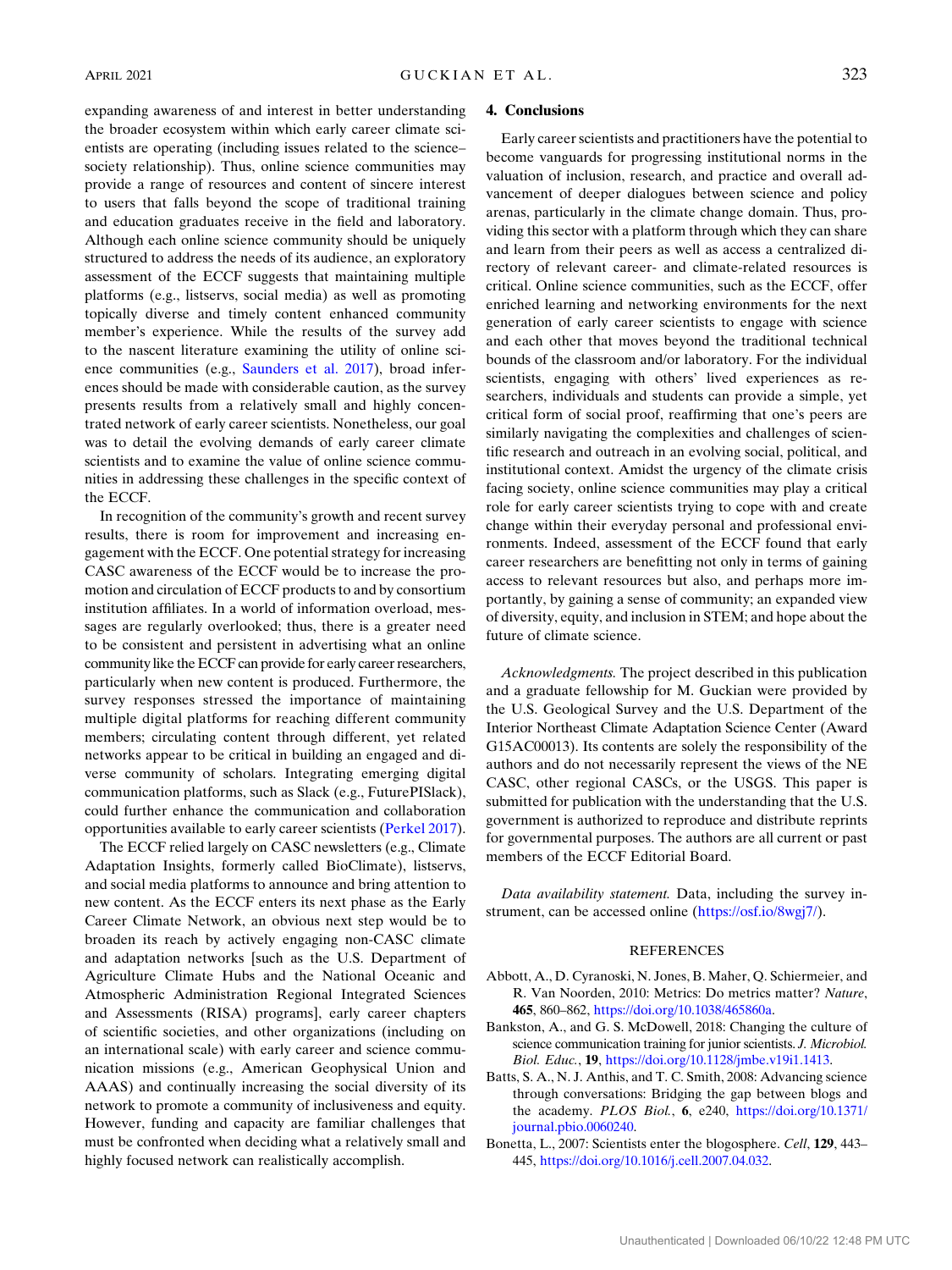- <span id="page-9-26"></span>Borgman, C. L., 2007: Scholarship in the Digital Age: Information, Infrastructure, and the Internet. MIT Press, 362 pp.
- <span id="page-9-33"></span>Bottanelli, F., and Coauthors, 2020: Science during lockdown—From virtual seminars to sustainable online communities. J. Cell Sci., 133, jcs249607, [https://doi.org/10.1242/jcs.249607.](https://doi.org/10.1242/jcs.249607)
- <span id="page-9-7"></span>Bridle, H., A. Vrieling, M. Cardillo, Y. Araya, and L. Hinojosa, 2013: Preparing for an interdisciplinary future: A perspective from early-career researchers. Futures, 53, 22-32, [https://](https://doi.org/10.1016/j.futures.2013.09.003) [doi.org/10.1016/j.futures.2013.09.003](https://doi.org/10.1016/j.futures.2013.09.003).
- <span id="page-9-25"></span>Brownell, S. E., J. V. Price, and L. Steinman, 2013: Science communication to the general public: Why we need to teach undergraduate and graduate students this skill as part of their formal scientific training. J. Undergrad. Neurosci. Educ., 12, E6–E10.
- <span id="page-9-27"></span>Brumfiel, G., 2009: Science journalism: Supplanting the old media? Nature, 458, 274–277, <https://doi.org/10.1038/458274a>.
- <span id="page-9-29"></span>Butler, D., 2005: Joint efforts. Nature, 438, 548–549, [https://doi.org/](https://doi.org/10.1038/438548a) [10.1038/438548a](https://doi.org/10.1038/438548a).
- <span id="page-9-22"></span>Ceci, S. J., D. K. Ginther, S. Kahn, and W. M. Williams, 2014: Women in academic science: A changing landscape. Psychol. Sci. Public Interest, 15, 75–141, [https://doi.org/10.1177/](https://doi.org/10.1177/1529100614541236) [1529100614541236](https://doi.org/10.1177/1529100614541236).
- <span id="page-9-32"></span>Clifton, B., 2012: Advanced Web Metrics with Google Analytics. John Wiley and Sons, 600 pp.
- <span id="page-9-15"></span>Cook, J., and Coauthors, 2016: Consensus on consensus: A synthesis of consensus estimates on human-caused global warming. Environ. Res. Lett., 11, 048002, [https://doi.org/10.1088/](https://doi.org/10.1088/1748-9326/11/4/048002) [1748-9326/11/4/048002](https://doi.org/10.1088/1748-9326/11/4/048002).
- <span id="page-9-19"></span>Dennis, R. M., 1995: Social Darwinism, scientific racism, and the metaphysics of race. J. Negro Educ., 64, 243–252, [https://](https://doi.org/10.2307/2967206) [doi.org/10.2307/2967206.](https://doi.org/10.2307/2967206)
- <span id="page-9-4"></span>Dike, V. N., and Coauthors, 2018: Obstacles facing Africa's young climate scientists. Nat. Climate Change, 8, 447–449, [https://](https://doi.org/10.1038/s41558-018-0178-x) [doi.org/10.1038/s41558-018-0178-x.](https://doi.org/10.1038/s41558-018-0178-x)
- <span id="page-9-2"></span>Dilling, L., and M. C. Lemos, 2011: Creating usable science: Opportunities and constraints for climate knowledge use and their implications for science policy. Global Environ. Change, 21, 680–689, [https://doi.org/10.1016/j.gloenvcha.](https://doi.org/10.1016/j.gloenvcha.2010.11.006) [2010.11.006](https://doi.org/10.1016/j.gloenvcha.2010.11.006).
- <span id="page-9-9"></span>Djenontin, I. N. S., and A. M. Meadow, 2018: The art of co-production of knowledge in environmental sciences and management: Lessons from international practice. Environ. Manage., 61, 885–903, <https://doi.org/10.1007/s00267-018-1028-3>.
- <span id="page-9-23"></span>Eaton, A. A., J. F. Saunders, R. K. Jacobson, and K. West, 2020: How gender and race stereotypes impact the advancement of scholars in STEM: Professors' biased evaluations of physics and biology post-doctoral candidates. Sex Roles, 82, 127–141, [https://doi.org/10.1007/s11199-019-01052-w.](https://doi.org/10.1007/s11199-019-01052-w)
- <span id="page-9-3"></span>Greenwood, M. R. C., and D. G. Riordan, 2001: Civic scientist/ civic duty. Sci. Commun., 23, 28–40, [https://doi.org/10.1177/](https://doi.org/10.1177/1075547001023001003) [1075547001023001003.](https://doi.org/10.1177/1075547001023001003)
- <span id="page-9-21"></span>Handley, I. M., E. R. Brown, C. A. Moss-Racusin, and J. L. Smith, 2015: Quality of evidence revealing subtle gender biases in science is in the eye of the beholder. Proc. Natl. Acad. Sci. USA, 112, 13 201–13 206, [https://doi.org/10.1073/pnas.1510649112.](https://doi.org/10.1073/pnas.1510649112)
- <span id="page-9-24"></span>Hong, L., and S. E. Page, 2004: Groups of diverse problem solvers can outperform groups of high-ability problem solvers. Proc. Natl. Acad. Sci. USA, 101, 16 385–16 389, [https://doi.org/](https://doi.org/10.1073/pnas.0403723101) [10.1073/pnas.0403723101.](https://doi.org/10.1073/pnas.0403723101)
- <span id="page-9-5"></span><span id="page-9-0"></span>Jasanoff, S., 2004: States of Knowledge: The Co-Production of Science and the Social Order. Routledge, 332 pp.
- Jørgensen, P. S., and Coauthors, 2019: Building urgent intergenerational bridges: Assessing early career researcher integration in global

sustainability initiatives. Curr. Opin. Environ. Sustainability, 39, 153–159, [https://doi.org/10.1016/j.cosust.2019.10.001.](https://doi.org/10.1016/j.cosust.2019.10.001)

- <span id="page-9-13"></span>Kahan, D. M., E. Peters, M. Wittlin, P. Slovic, L. Larrimore Ouellette, D. Braman, and G. Mandel, 2012: The polarizing impact of science literacy and numeracy on perceived climate change risks. Nat. Climate Change, 2, 732–735, [https://](https://doi.org/10.1038/nclimate1547) [doi.org/10.1038/nclimate1547](https://doi.org/10.1038/nclimate1547).
- <span id="page-9-20"></span>Kaijser, A., and A. Kronsell, 2014: Climate change through the lens of intersectionality. Env. Polit., 23, 417–433, [https://doi.org/](https://doi.org/10.1080/09644016.2013.835203) [10.1080/09644016.2013.835203.](https://doi.org/10.1080/09644016.2013.835203)
- <span id="page-9-10"></span>Kirchhoff, C. J., M. C. Lemos, and S. Dessai, 2013: Actionable knowledge for environmental decision making: Broadening the usability of climate science. Annu. Rev. Environ. Resour., 38, 393–414, [https://doi.org/10.1146/annurev-environ-022112-](https://doi.org/10.1146/annurev-environ-022112-112828) [112828](https://doi.org/10.1146/annurev-environ-022112-112828).
- <span id="page-9-12"></span>Lach, D., P. List, B. Steel, and B. Shindler, 2003: Advocacy and credibility of ecological scientists in resource decision making: A regional study. BioScience, 53, 170–178, [https://doi.org/](https://doi.org/10.1641/0006-3568(2003)053[0170:AACOES]2.0.CO;2) [10.1641/0006-3568\(2003\)053\[0170:AACOES\]2.0.CO;2.](https://doi.org/10.1641/0006-3568(2003)053[0170:AACOES]2.0.CO;2)
- <span id="page-9-8"></span>Langendijk, G. S., and Coauthors, 2019: Three ways forward to improve regional information for extreme events: An early career perspective. Front. Environ. Sci., 7, 6, [https://doi.org/](https://doi.org/10.3389/fenvs.2019.00006) [10.3389/fenvs.2019.00006](https://doi.org/10.3389/fenvs.2019.00006).
- <span id="page-9-14"></span>Leiserowitz, A., E. Maibach, C. Roser-Renouf, G. Feinberg, and S. Rosenthal, 2016: Climate change in the American mind: March, 2016. Yale University and George Mason University Yale Program on Climate Change Communication Rep., 51 pp., [https://climatecommunication.yale.edu/wp-content/uploads/](https://climatecommunication.yale.edu/wp-content/uploads/2016/06/Climate-Change-American-Mind-March-2016-FINAL.pdf) [2016/06/Climate-Change-American-Mind-March-2016-](https://climatecommunication.yale.edu/wp-content/uploads/2016/06/Climate-Change-American-Mind-March-2016-FINAL.pdf) [FINAL.pdf](https://climatecommunication.yale.edu/wp-content/uploads/2016/06/Climate-Change-American-Mind-March-2016-FINAL.pdf).
- <span id="page-9-11"></span>Lemos, M. C., C. J. Kirchhoff, and V. Ramprasad, 2012: Narrowing the climate information usability gap. Nat. Climate Change, 2, 789–794, <https://doi.org/10.1038/nclimate1614>.
- <span id="page-9-30"></span>Liang, X., and Coauthors, 2014: Building buzz: (Scientists) communicating science in new media environments. J. Mass Commun. Quart., 91, 772–791, [https://doi.org/10.1177/](https://doi.org/10.1177/1077699014550092) [1077699014550092.](https://doi.org/10.1177/1077699014550092)
- <span id="page-9-31"></span>Mahrt, M., and C. Puschmann, 2014: Science blogging: An exploratory study of motives, styles, and audience reactions. J. Sci. Commun., 13, A05, [https://doi.org/10.22323/](https://doi.org/10.22323/2.13030205) [2.13030205.](https://doi.org/10.22323/2.13030205)
- <span id="page-9-28"></span>Marcek, H. M., 2020: Building an early-career researcher community from the ground up. Eos, Trans. Amer. Geophys. Union, 101, [https://doi.org/10.1029/2020EO152111.](https://doi.org/10.1029/2020EO152111)
- <span id="page-9-16"></span>Markowitz, E. M., and M. L. Guckian, 2018: Climate change communication: Challenges, insights, and opportunities. Psychology and Climate Change, S. Clayton and C. Manning, Eds., Academic Press, 35–63.
- <span id="page-9-18"></span>Martinez-Acosta, V. G., and C. B. Favero, 2018: A discussion of diversity and inclusivity at the institutional level: The need for a strategic plan. J. Undergrad. Neurosci. Educ., 16, A252–A260, <https://www.ncbi.nlm.nih.gov/pmc/articles/PMC6153014/>.
- <span id="page-9-6"></span>McCright, A. M., and R. E. Dunlap, 2011: The politicization of climate change and polarization in the American public's views of global warming 2001–2010. Sociol. Quart., 52, 155– 194, <https://doi.org/10.1111/j.1533-8525.2011.01198.x>.
- <span id="page-9-1"></span>Meadow, A. M., D. B. Ferguson, Z. Guido, A. Horangic, G. Owen, and T. Wall, 2015: Moving toward the deliberate coproduction of climate science knowledge. Wea. Climate Soc., 7, 179–191, [https://doi.org/10.1175/WCAS-D-14-00050.1.](https://doi.org/10.1175/WCAS-D-14-00050.1)
- <span id="page-9-17"></span>Moser, S. C., 2010: Communicating climate change: History, challenges, process and future directions. Wiley Interdiscip. Rev.: Climate Change, 1, 31–53, [https://doi.org/10.1002/wcc.11.](https://doi.org/10.1002/wcc.11)